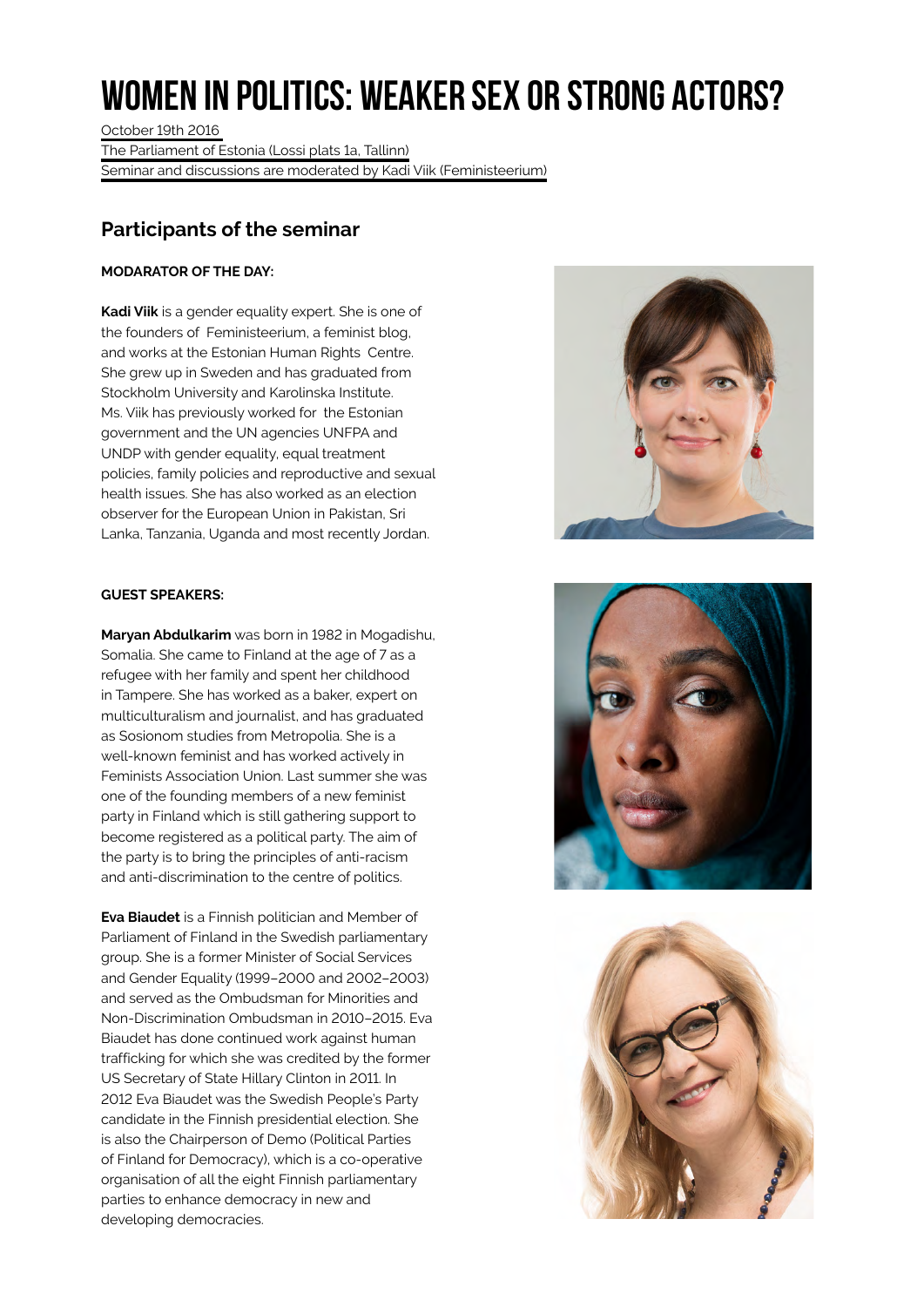**Helen Biin** holds an MA degree in Gender Studies from Central European University and a Bachelor's degree in Sociology from the University of Tartu. She is continuing with doctoral studies, researching the gendered constructions of professional identities of Estonian politicians. Helen Biin's work focuses on equal opportunities, gender inequalities and gender mainstreaming. Her earlier experience includes research on the gendered aspects of political participation, educational inequalities and gender impact analysis. As an expert on gender issues, Helen has participated in various research and analysis projects for Estonian universities, governmental organisations and international organisations.

**Birgitta Ohlsson** is Member of Committee on Foreign Affairs in the Swedish Parliament. From 2010 to 2014 she served as Minister of European Union Affairs in the Swedish government. Ms. Ohlsson is member of the Liberals, formerly the Liberal People´s Party, with a particular interest of feminism, EU, globalisation, human rights, free trade and democracy.

**Keit Pentus-Rosimannus** (Estonian MP, Foreign Affairs Committee of the Riigikogu) Ms Pentus-Rosimannus graduated from Tallinn Pedagogical University majoring in public administration and European Union relations. She is the vice-chairwoman of the biggest parliament party Reform Party and former chairwoman of its parliamentary faction. Ms Pentus-Rosimannus was the Minister of Foreign Affairs for Estonia from 2014 to 2015 having previously been the Minister of the Environment from 2011 to 2014. She is currently a member of the Estonian parliament, Foreign Affairs Committee and European Union Affairs Committee.

**Alexandra Rosén** is Senior Director at the Women in Parliaments Global Forum (WIP) where she is leading the foundation's policy and advocacy activities. In her continuous work to raise awareness about the importance of gender-balanced political leadership, she also manages WIP's global partnerships. Over the past years, she has led the policy preparations for WIP summits all over the world including Rwanda, Ethiopia, Mexico and Jordan. Alexandra Rosén has several years of experience working with Public Affairs in Brussels and previously headed the office of a European Commission Technology Platform. She holds a Master's Degree in Political Science from the University of Uppsala, Sweden, and conducted studies in Germany and Russia.